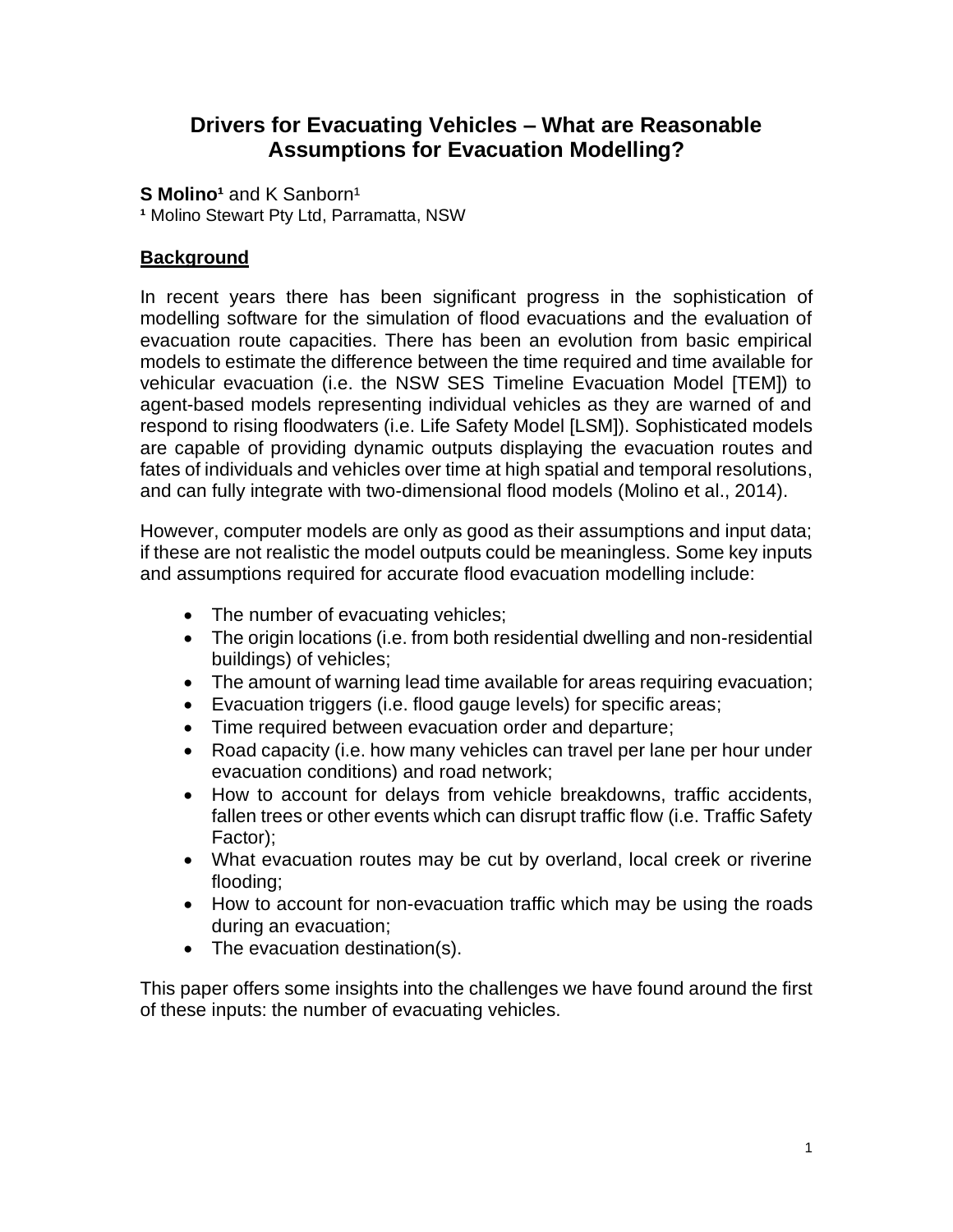# **Our Experience**

In recent years Molino Stewart has built large-scale, agent-based flood evacuation models for both the Hawkesbury-Nepean River and Georges River (Molino et al., 2021) floodplains where evacuation routing is complex using LSM. It has also used TEM for scores of small to medium scale scenarios where evacuation routes are more straight forward or for the initial evaluation of evacuation challenges in cities such as Mackay in Queensland.

The complex LSM models' inputs and assumptions have been formulated in consultation with the NSW State Emergency Service (NSW SES), Infrastructure NSW (INSW), Transport for NSW (TfNSW) and Department of Planning and Environment (DPE) to ensure they reflected the latest research and best practices for flood evacuation management in NSW and incorporated future broadscale regional, urban and road planning. Local councils provided up to date local knowledge and other consultants, generally representing the interests of developers, provided constructive criticism of the inputs and assumptions.

While these exercises have identified problematic flood evacuation capacity issues in these floodplains, it has also brought to light several challenges when it comes to determining what scenarios to simulate and assumptions to make about evacuee behaviour.

# **Vehicle Evacuation Assumptions**

The most important of these challenges centred around determining the number of vehicles which would need to be evacuated in both the present and future development scenarios. While other parameters such as road capacity and the number and locations of evacuation destination(s) impacted the end results of the models to a certain extent, modelling of multiple scenarios demonstrated that significant changes to the number of evacuating vehicles resulted in the most substantial changes to the end results. Some of the key issues involved in determining the number of evacuating vehicles for the purposes of evacuation modelling are:

- *How many vehicles will evacuate from dwellings?*
- *How many vehicles will evacuate from businesses?*
- *What is the worst-case vehicle evacuation scenario?*
- *How will vehicle ownership and travel preferences change in the future?*
- *What about the evacuees who don't own vehicles?*

The following discussion offers some insights into these questions and the particular challenges they present when building complex flood evacuation models.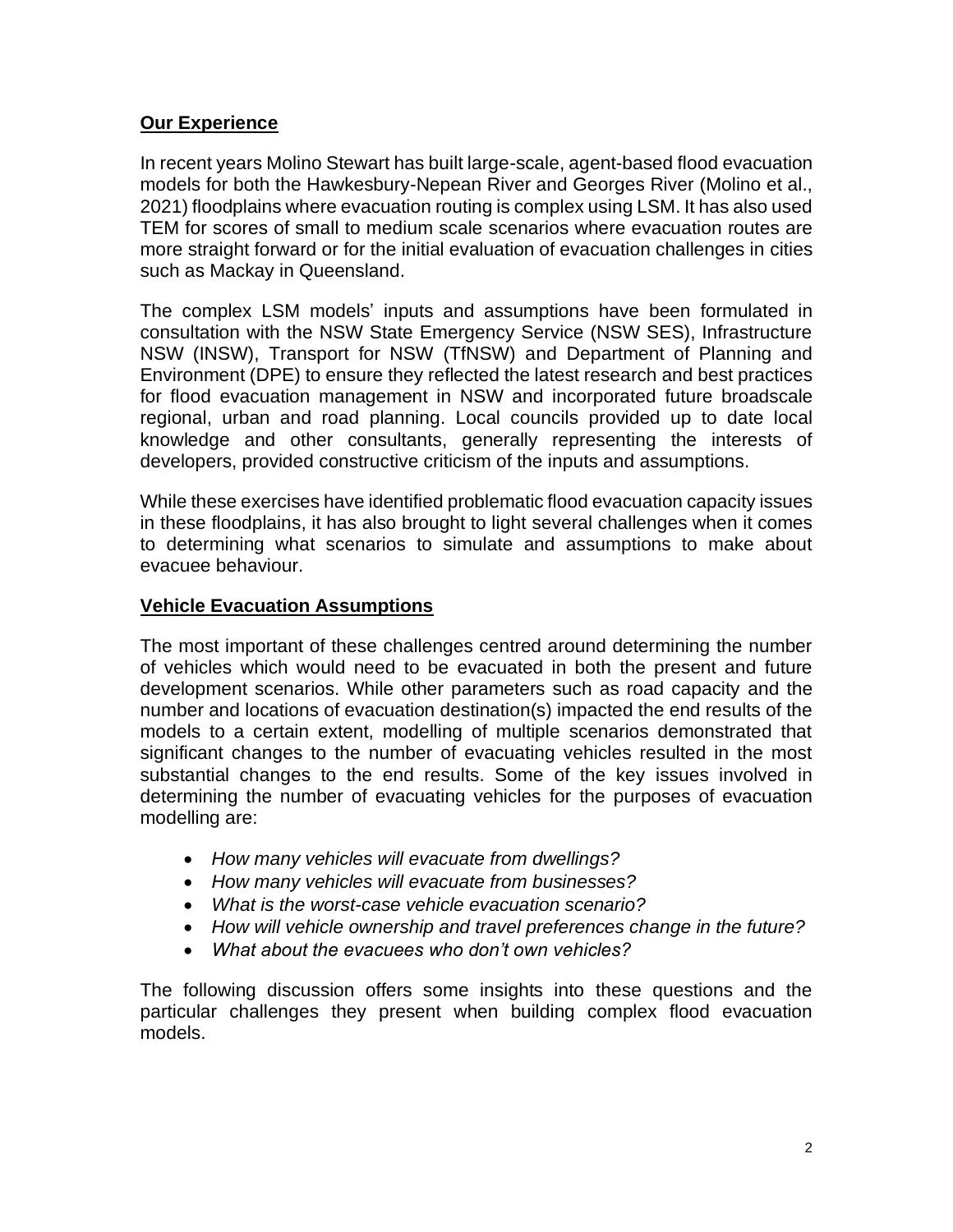### *How many vehicles will evacuate from dwellings?*

Estimating the number of vehicles currently at residential dwellings is reasonably straightforward. In recent flood modelling work, Molino Stewart used an integration of the flood model data, Australian Bureau of Statistics (ABS) Census data, cadastre data, and Google Maps imagery to estimate the number of dwellings that would need to evacuate in a study area. Each dwelling was assigned the average number of vehicles per dwelling (based on the census rates) for its respective suburb.

Similarly, for any proposed future development, the recent local vehicle ownership rate for the suburb can be applied to estimate the total number of vehicles that might be associated with the development. However, recent development trends in multistorey housing are for the number of parking spaces in the development to be limited as these developments are generally close to public transport and town planners are discouraging high car ownership and usage. Much lower rates of vehicles per dwelling need to be assumed in these cases.

This can become even more complicated because through other work, and personal experience, we are aware that where these residential developments are in close proximity to centres of employment, apartment owners lease their parking spaces to workers who travel to the employment centre by car. Thus, what might be counted as a residential vehicle, in reality should be counted as a nonresidential vehicle which, as we will see later, has implications for evacuation traffic numbers. As far as we are aware, there is no data available to quantify this practice.

Based on the advice of the NSW SES, it is usually assumed that all vehicles assigned to an evacuating dwelling would evacuate. This is due to a number of factors, including lack of data on how and if people within a home could share vehicles, and because cars are generally expensive possessions that people would be motivated to move out of the way of rising floodwaters if possible. However, it is noted that census data indicates that on the day of each census between about 5% and 10% of dwellings are vacant, either because there are no current occupants or the occupants are living elsewhere on that particular day (on vacation, staying with friends or relatives, in a second home). Therefore, the assumption that all dwellings evacuate every vehicle may be an overestimate of evacuating residential vehicles which may have a significant impact on results.

#### *How many vehicles will evacuate from businesses?*

In consultation with the NSW SES and INSW, recent flood modelling work utilised "Journey to Work" data (Transport for NSW, 2011) to estimate the number of workers who drive themselves to their place of work in specific zones. Unfortunately, similar data is not available for more recent census years.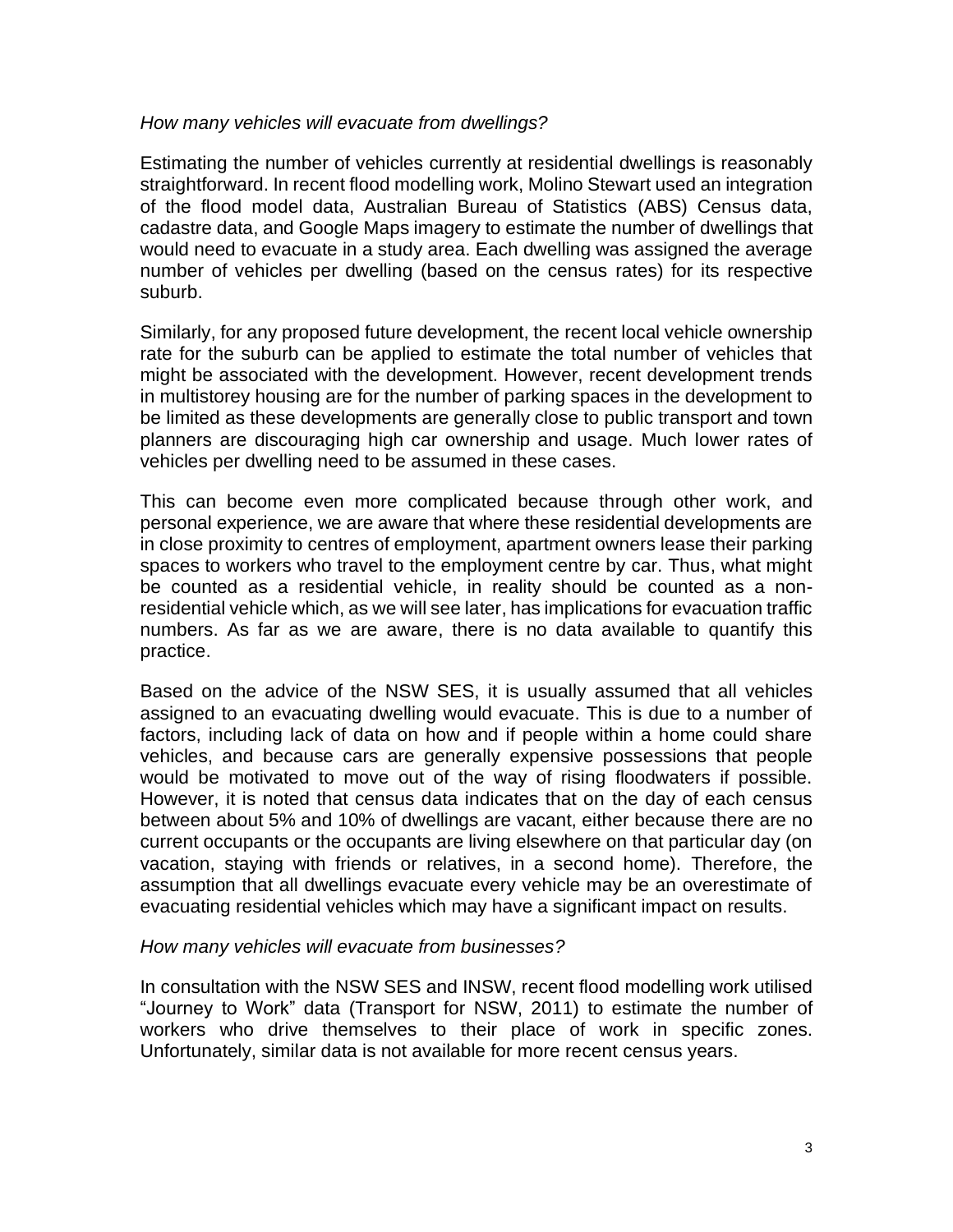While this number represents the total number of workers' vehicles which travel to an area, not all of these workers would necessarily be present at their respective worksites at the same time. For example, where a factory has two 12-hour shifts, then only half of the vehicles would actually be there at any one time. There is no realistic way of knowing to what extent counting all of the commuting vehicles is overestimating the number of vehicles in a floodplain at the same time.

#### *What is the worst-case vehicle evacuation scenario?*

The NSW SES generally requires evacuation modelling of the "worst-case" scenario, with the logic that if it is possible to evacuate in this scenario, it would be possible to evacuate in any scenario. The challenge comes in determining what is the worst case.

Clearly, calculating the number of vehicles which would need to be evacuated in the probable maximum flood (PMF) represents the worst case from a flood extent point of view. But how many of the vehicles that could be within the PMF extent at some time will actually be there when an evacuation is called?

For example, were evacuation to be called in the middle of the night on a week night, then there would be a high likelihood that most people would be at home and few people would be at work. In such a scenario, modelling the evacuation of all the residential vehicles and no non-residential vehicles is probably close to reality (assuming that all residents evacuate). Conversely, if the evacuation is called in the middle of a working day, most non residential vehicles will be at work and the minimum number of vehicles will be at home. What then is the worst combination of residential and non-residential vehicle numbers?

In recent projects the NSW SES has required modelling the simultaneous evacuation of all residential and non-residential premises in the floodplain. The methodology adopted uses the travel to work data to exclude non-residential vehicles which have originated from the floodplain. The logic of this modelling is that all people will leave work and travel home when an evacuation is called regardless of where they work or live. Those who live and work on the floodplain are being counted in the residential evacuation traffic as are those who live on the floodplain and work outside of the floodplain. Only those who work on the floodplain and live outside of the floodplain are being counted as evacuating nonresidential vehicles.

While this process ensures that those who both live and work within the study area are not double counted, it is reasonable to ask whether this represents a realistic scenario. For example, not many businesses operate 24/7, and a business which is open as much as 70 hours per week is unoccupied for nearly 60% of the time. Furthermore, workers may be told not to come to work due to flood risk if their place of work is not yet open when an evacuation is called. This means that there is a significant period of time when no workers would be required to evacuate from their place of work in the event of a flood.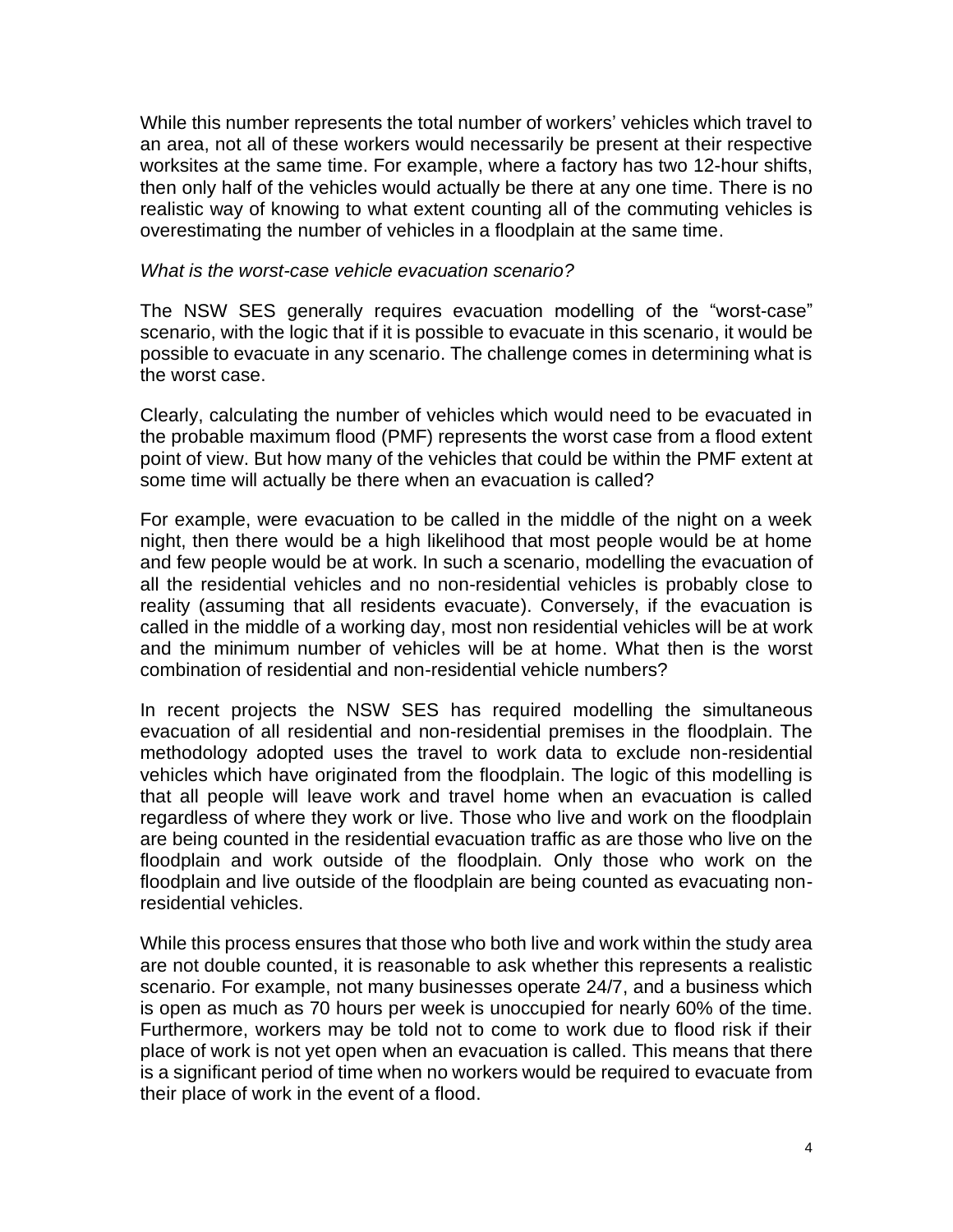Additionally, drivers leaving their places of work may need less time to commence their evacuation than residents or may leave before an official evacuation order is called simply because that is when they would have left work in any case.

If the evacuation triggers for employment areas are at a lower level than those for the residential areas, or even at the same level, it is highly likely that most nonresidential vehicles that have to evacuate would have commenced to do so before many of the residential vehicles are ready to do so. In such a scenario, there may little or no convergence of non-residential and residential traffic.

The other possibility is that the residential areas are told to evacuate first and while they are evacuating it is the end of the work day for non-residential areas that may not need to evacuate until much later in an evolving flood. In this situation, the first of the residential traffic may be converging with all of the non-residential traffic and then later the roads are completely free of non-residential traffic.

Assuming all residential and non-residential vehicles evacuate simultaneously also assumes that everyone who is outside of the floodplain when an evacuation is called will be able to return to their homes within the available warning window and then evacuate from there. In the sort of extreme rainfall that would require large scale evacuation from a major river, it is probable that there would be widespread flooding across the larger area, likely impacting all transportation networks. Therefore, it is likely not all people would be able to reach their home in time to then evacuate from it because their route home is either flooded or otherwise disrupted.

In a city such as Sydney with multiple employment centres, dormitory suburbs, multiple travel modes and a plethora of travel routes it becomes extremely complex to model the relationship and patterns of residential and non-residential vehicles in order to understand how many vehicles would be realistically evacuating from the floodplain. In regional cities and towns where the majority of people live and work in town and there is limited public transport, this can be much easier to model.

The amount of available warning time compared to the amount of time people are away from home for work will also impact the number of non-residential vehicles on the road. For example, in locations where major floods would have a warning lead time of 12 hours, there would be sufficient time to advise workers to not come to their worksite in the floodplain. Similarly, the amount of time it takes for the flood to rise to the PMF level compared to the usual time of absence from a home or place of work would impact the number and type of vehicles on the roads.

While it is important to understand the worst possible case when undertaking analyses with regard to loss of life, particularly when tens of thousands of people are involved, when evacuation consequences are inconvenient rather than fatal (such as long traffic queues), more likely outcomes may be tolerable.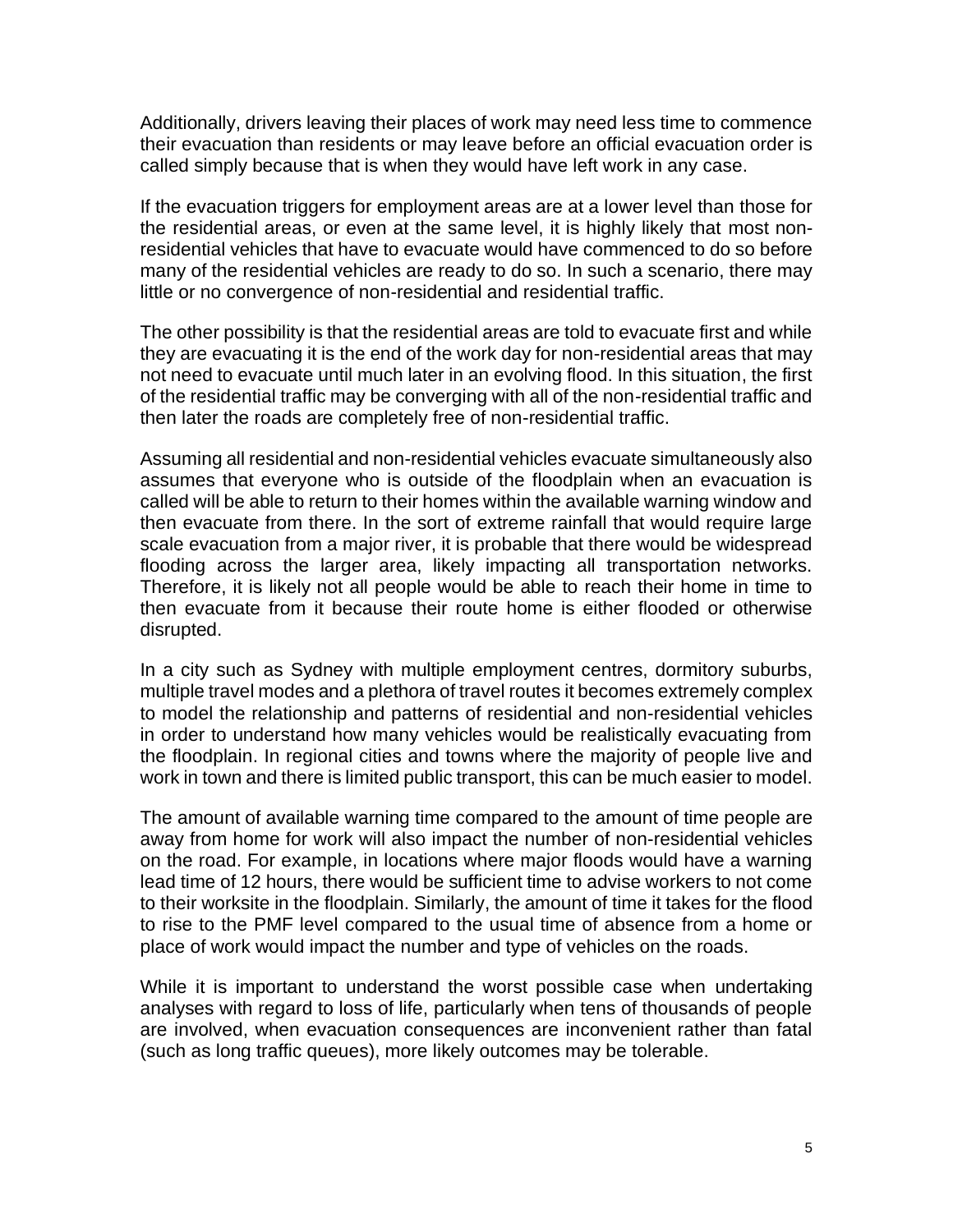### *How will vehicle ownership and travel preferences change in the future?*

Across the country, vehicle ownership rates have generally been increasing over the past three decades. However, between 2017 and 2020, passenger vehicle ownership slightly decreased across most Australian states and territories before increasing again from the start of the COVID-19 pandemic in 2020 (Australian Infrastructure and Transport Statistics, 2021). It is yet to be seen how this trend will change in the future, and if increasing rates of car ownership will be maintained.

As mentioned earlier, many new apartment complexes, particularly those located close to public transport, are designed to accommodate far less vehicles per dwelling than the current average for the surrounding suburb. Modelling of both present and future evacuation scenarios will also need to account for changes to working arrangements since the start of the COVID-19 pandemic, as data becomes available. The ABS reported that in August 2021, more than 40% of Australians were regularly working from home (ABS, 2021). These emerging and rapidly changing work patterns are difficult to account for in modelling current and future flood evacuations, and there is uncertainty about how this trend will change in the future. It is possible that there will continue to be an overall decrease in the number non-residential vehicles and an increase in residential vehicles at any one time.

With autonomous or self-driving vehicles projected to increase in popularity, particularly within urban areas, early research has investigated their potential use in evacuation scenarios. A recent study modelled evacuation from hurricanes in Texas, USA using autonomous vehicles (AVs) and found that higher numbers of AVs delivered more efficient evacuation performance due to higher evacuation order compliance, lower headways, and higher road capacity. It was also found to reduce overall evacuation costs, network clearance times and uncertainty in travel times (Lee and Kockelman, 2021).

However, the feasibility and timeline of using widespread AVs in evacuation will depend on their technical maturity and penetration. Furthermore, the future ratio of vehicles to people could go in one of two directions, or a hybrid of both, in the future. At one extreme, AVs could become like mobile phones with most people owning a personal one and therefore many more vehicles having to be used to evacuate the same population as now. It is not known whether the increased efficiency of their evacuation rates would offset the increase in their numbers in such a scenario.

At the other end of the scale, AVs could become more like public telephones (or what public telephones were like many decades ago). There will be a fleet of public transport AVs which people only call upon when they have need of them and the fleet size will be something less than peak annual demand. However, in this scenario the evacuation demands may exceed supply, particularly if large parts of the fleet are unable to reach the flood affected area and people may be stranded without vehicle transport.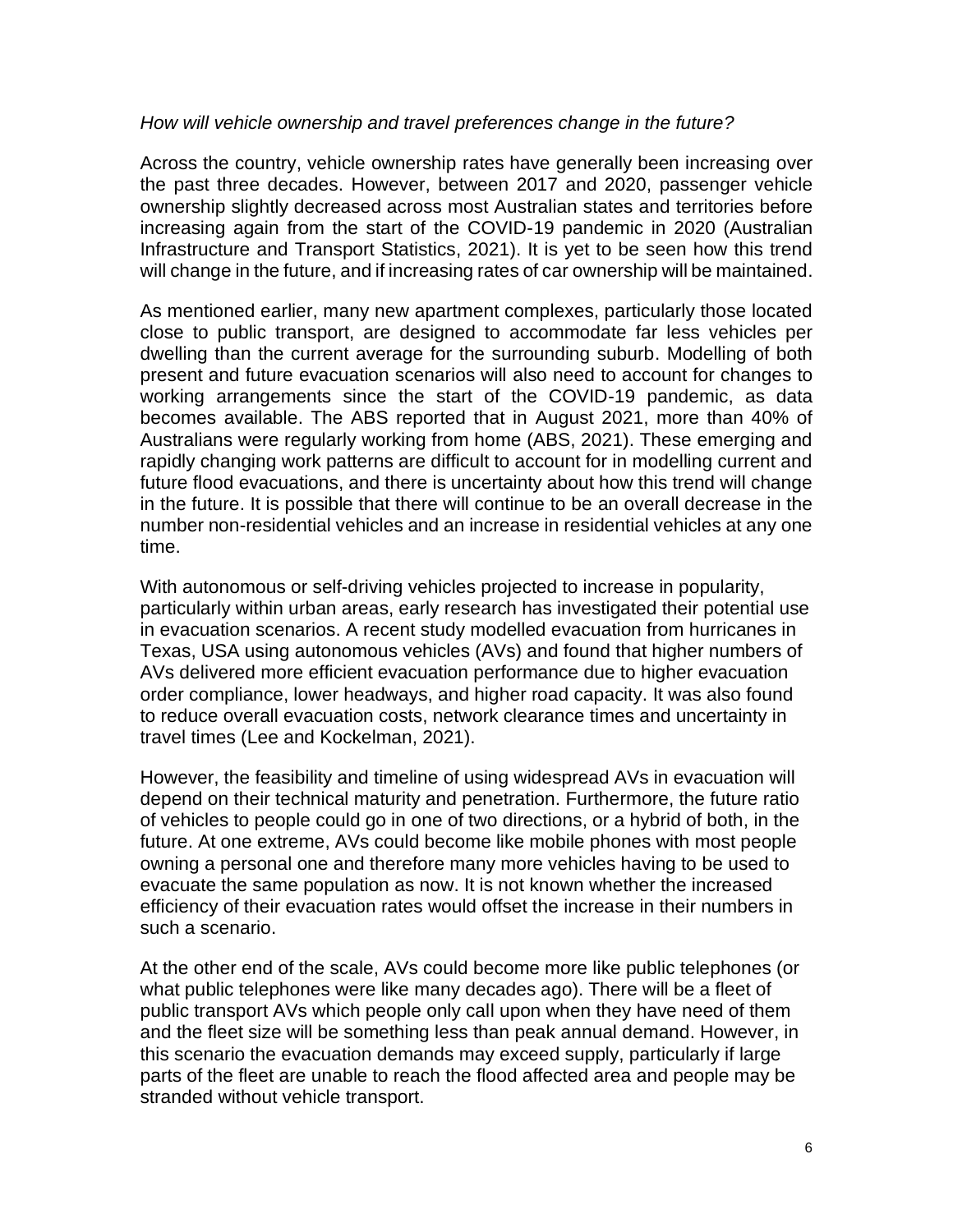## *What about the evacuees who don't own vehicles?*

Even under existing and near future development with convention vehicles, it is apparent that there are many areas without access to private vehicles for flood evacuation. Analysis of the number of households without a vehicle in the Georges River and Woronora River floodplains was recently undertaken based on 2016 ABS Census data. This showed that approximately 10% of people within the floodplain do not have a vehicle at home. These people are not distributed evenly across the floodplain; mapping shows that there are clusters of dwellings in areas such as Liverpool, Cabramatta, Fairfield and Campbelltown where more than 30% of dwellings have no vehicle at home (Figure 1).



*Figure 1. Percentage of dwellings without a vehicle at home in an urbanised part of the Georges River floodplain (ABS, 2016).*

These areas appear to fall into two categories. Many are located close to public transport, in local CBDs, where a higher proportion of residents live in multistorey unit blocks. According to the 2016 census, 21% of Australia's apartment households reported having no motor vehicle.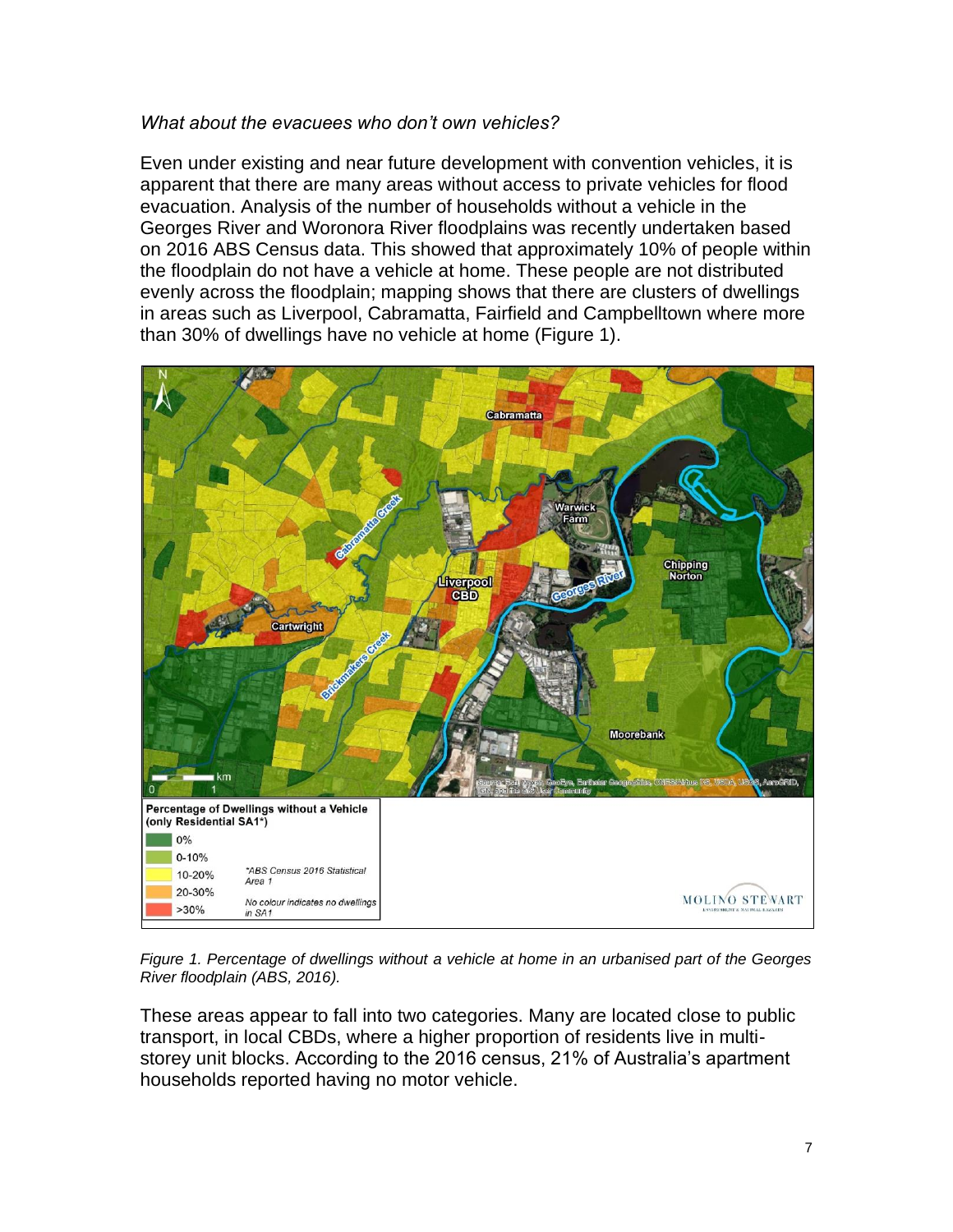There are also areas with low vehicle ownership rates concentrated around areas of low income, often in large public housing estates. These estates in particular may present elevated risks because there may be a significant proportion of more vulnerable residents living in single storey dwellings.

It was found that if all residents within the extent of the Georges River and Woronora River PMF needed to evacuate, approximately 7,000 people without a vehicle would require an alternate mode of evacuation. Some of these people may be able to walk short distances in advance of the rising floodwaters along a rising pedestrian evacuation route. Others, particularly in the public housing areas, may have mobility challenges or other disabilities which makes selfdirected pedestrian evacuation challenging. Others may not have continually rising pedestrian evacuation routes and evacuating ahead of rising floodwaters may not be an option.

It is recognised that both public transport (i.e. rail and train) and pedestrian evacuation have their limitations and may not be able to be relied upon. For example, in April 2015, Sydney Trains estimated nearly 200 significant incidents to Sydney Trains and NSW Trains, and approximately 585 peak and non-peak services were affected during a 3-day period of storms (Transport for NSW, 2017). For these and other reasons, public transport and pedestrian evacuation are generally not supported by the NSW SES. It is noted that failing to evacuate or deliberately Sheltering in Place in floodplains such as the Georges River is particularly risky considering buildings can be isolated and inaccessible to emergency services for more than 24 hours in the PMF.

## **Conclusions**

While agent-based models have proven their utility in modelling the vehicular evacuation of large floodplains with complex evacuation networks, like any model, their outputs are only as good as their inputs. As can be seen, estimating the number of evacuating vehicles ahead of a flood is not always straight forward, particularly on large floodplains in large metropolitan areas. This highlights the importance of using sensitivity testing to see how changing inputs changes outputs and to examine what might be realistic in a real flood evacuation.

It is also clear that for flood evacuation in large, urbanised catchments, it will be essential to have provisions in place to safely manage the large number of people on the floodplain who do not have access to private motor vehicles, many of whom may have mobility challenges. Such a management plan may also apply in scenarios where evacuees do have a car, but their vehicular evacuation has failed for some reason. In cases where staying in the floodplain and sheltering in place is not an option, alternate modes of evacuation will be required, such as pedestrian evacuation, car sharing, or mass transport.